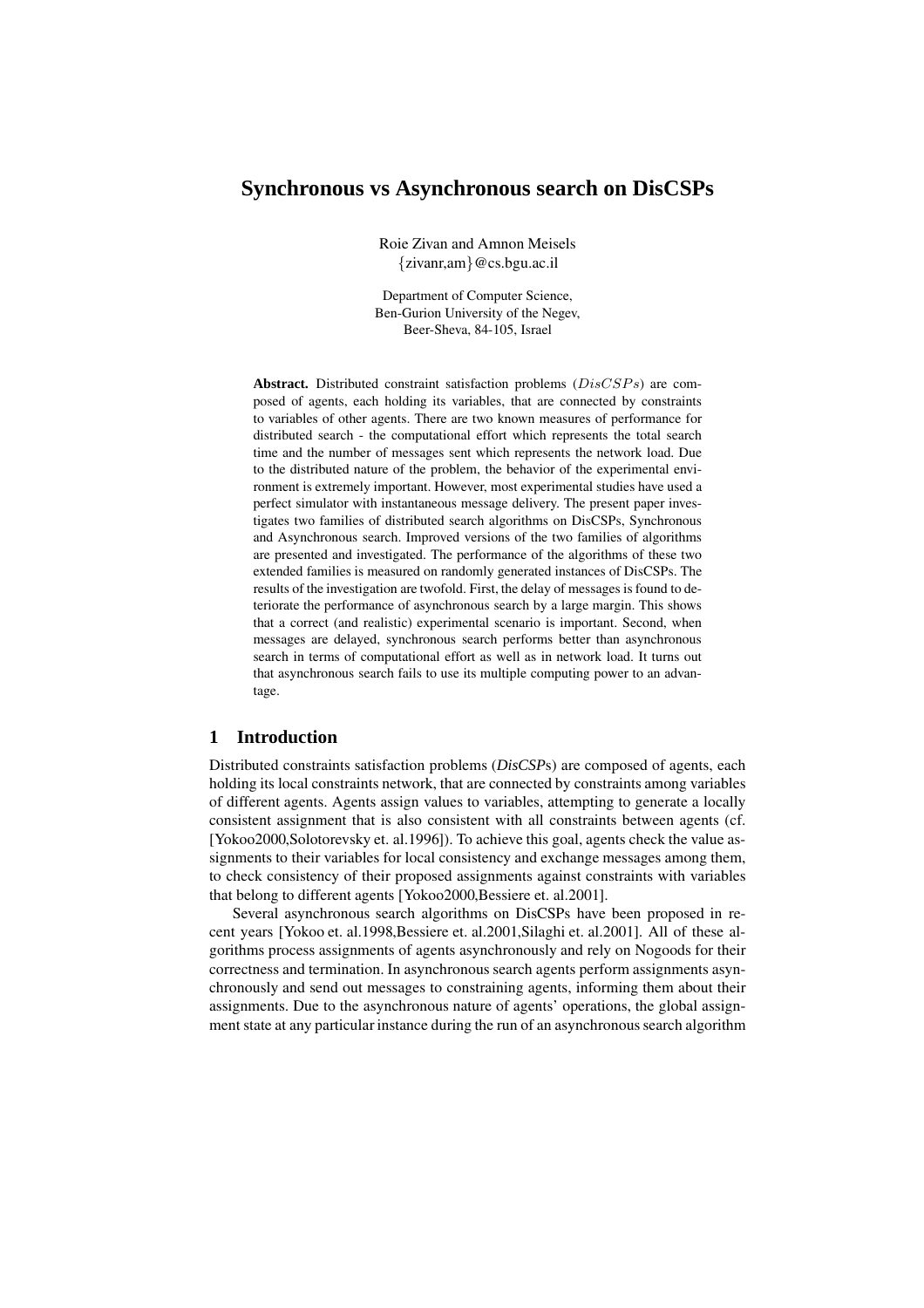is in general inconsistent. The motivation in using asynchronous search was that by allowing agents to perform concurrently and independent of one another, the distributed nature of the system will be used to gains in efficiency [Yokoo et. al.1998].

The immediate drawback is the network load. Agents performing computations concurrently and performing assignments, load the network with messages informing other agents of their actions. Not many comparisons were made between the efficiency of synchronous and asynchronous search algorithms on DisCSPs. In [Yokoo2000] the Asynchronous Backtrack algorithm (ABT) was compared with Synchronous Backtrack (SBT) on the n-queens problem and was found to arrive at a solution within a smaller number of cycles. There are several important changes that have the potential of improving the comparative study of [Yokoo2000]. These improvements relate to the following features of the former study:

- 1. The synchronous algorithm used  $(SBT)$  is a distributed version of chronological backtrack (CBT), which is the slowest synchronous search algorithms (compared to Conflict based Backjumping (CBJ) for example) [Prosser1993].
- 2. n-queens problems have a large number of solutions. It is interesting to perform the comparison for harder problem instances [Smith1994].
- 3. The experiments were performed on a simulator with instantaneous messages. The performance of ABT was found to be highly dependent on the communication quality of the network [Fernandez et. al.2002].

The main goal of the present paper is to look closer at the performance of members of the two families of search algorithms, synchronous and asynchronous, on  $DisCSPs$ . In order to rectify the second point on our list of experimental drawbacks, the present paper compares the performance of synchronous and asynchronous algorithms on a range of randomly generated instances of DisCSPs that includes solvable, unsolvable, and phase transition problems [Smith1994]. To create a fair comparison of asynchronous and synchronous algorithms, one needs to note some specific features of ABT.

- **–** The detection of an inconsistent partial assignment determines a conflict set which leads to a backjump to the culprit agent [Yokoo et. al.1998, Bessiere et. al.2001].
- **–** Eliminated values are returned to variables domains only after the eliminating Nogood becomes inconsistent with the agent view.

These properties of *ABT* are not unique to asynchronous search (cf. [Ginsberg1993]), and by using them in synchronous algorithms one can decrease the computational cost (see Section 4).

The vast majority of experiments on DisCSP search were performed on a simulator [Yokoo2000] and proceeded in cycles or rounds. This experimental setup is actually equivalent to having messages that are instantaneous. At each round of the simulator all messages of the former round arrive at their destination [Yokoo2000]. When all messages arrive within one cycle, agents always perform computations that are based on an accurate view of the state of all other agents. When the delay of messages is large enough, there is some inconsistency between the agent's view of the system state and the 'real' current state of the system, which causes a waste of computational effort. Needless to say that this particular experimental setup is out of tune with an asynchronous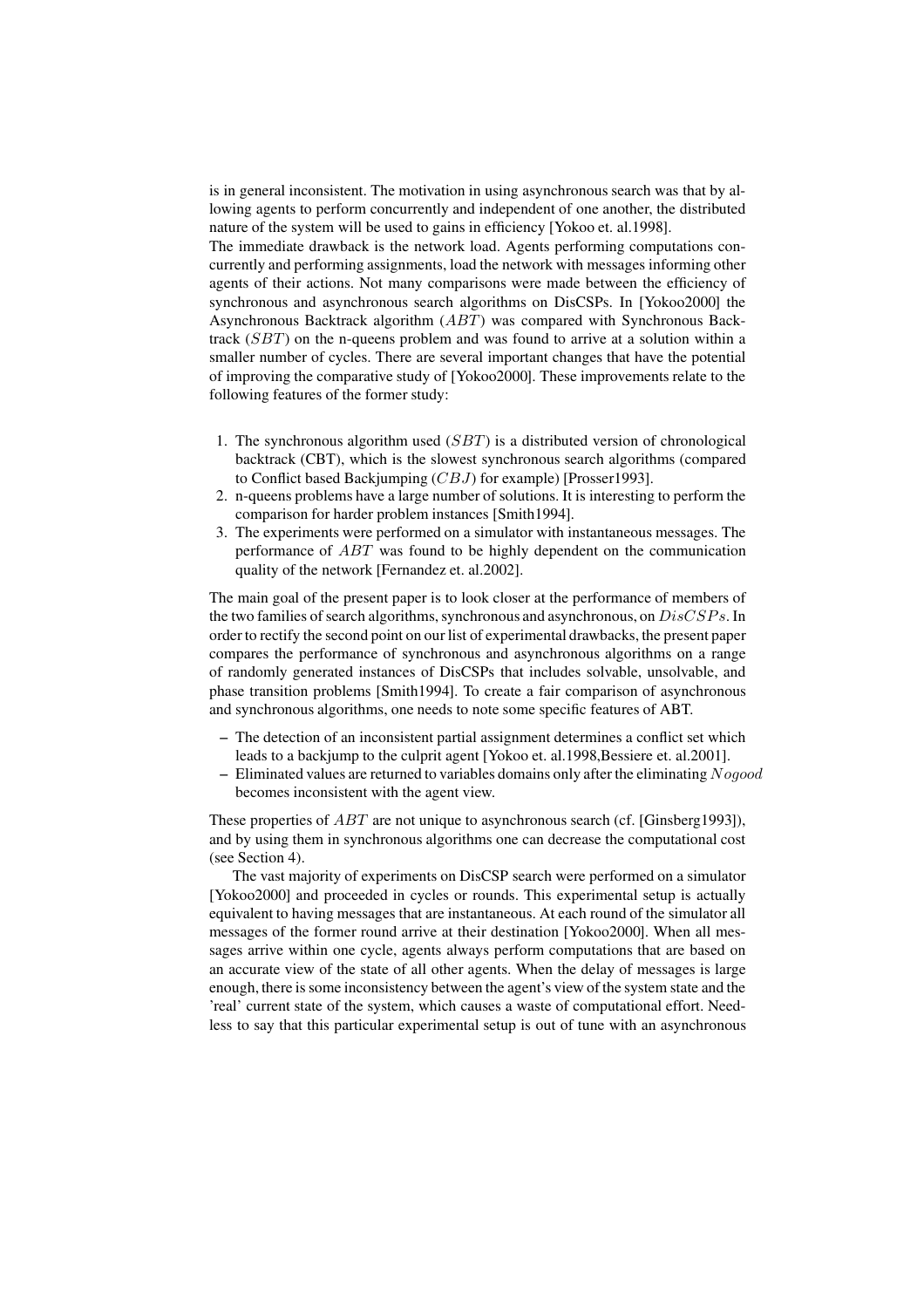environment and algorithm. The experimental evaluation presented in this paper uses instances of  $DisCSPs$  with a wide range of difficulties and is performed with different communication delays.

For a performance measure of the concurrent computational effort performed by agents, one needs a better parameter than the number of cycles, since the computational effort performed by different agents, in different cycles, is not necessarily identical. One such measure, which is independent of implementation details, is the number of concurrent constraints checks [Meisels et. al.2002]. The results show that the performance of synchronous search is similar to that of asynchronous search, in terms of computational effort. Moreover, on systems with fixed and random message delay the computational effort of synchronous search does not change while for asynchronous search the computational cost grows by a large factor. Distributed constraint satisfaction problems  $(DisCSPs)$  are presented in section 2. A description of the different versions of  $ABT$ and comparisons between them on systems with different communication qualities, are presented in section 3. A description of synchronous backtracking  $(SBT)$  algorithm and of an improved version,  $SynCBJ$ , is presented in section 4. Expeirimental results, comparing the synchronous algorithms with ABT are also included in section 4. A discussion of the performance and advantages of the algorithms on different  $DisCSP$ instances and communication networks, is presented in section 5. Our conclusions are presented in section 6.

### **2 Distributed Constraint Satisfaction**

A distributed constraints network (or a distributed constraints satisfaction problem - *DisCSP*) is composed of a set of k agents  $A_1, A_2, ..., A_k$ . Each agent  $A_i$  contains a set of constrained variables  $X_{i_1}, X_{i_2}, ..., X_{i_{n_i}}$ . Constraints or **relations** R are subsets of the Cartesian product of the domains of the constrained variables. For a set of constrained variables  $X_{i_k}, X_{j_l}, ..., X_{m_n}$ , with domains of values for each variable  $D_{i_k}, D_{j_l},..., D_{m_n}$ , the constraint is defined as  $R \subseteq D_{i_k} \times D_{j_l} \times ... \times D_{m_n}$ . A **binary** constraint  $R_{ij}$  between any two variables  $X_j$  and  $X_i$  is a subset of the Cartesian product of their domains;  $R_{ij} \subseteq D_j \times D_i$ . In a distributed constraint satisfaction problem *DisCSP*, the agents are connected by constraints between variables that belong to different agents (cf. [Yokoo et. al.1998,Solotorevsky et. al.1996]). In addition each agent has a set of constrained variables, i.e. a *local constraint network*. An assignment (or a label) is a pair  $\langle var, val \rangle$ , where var is a variable of some agent and val is a value from var's domain that is assigned to it. A *compound label* is a set of assignments of values to a set of variables. A **solution**  $P$  to a *DisCSP* is a compound label that includes all variables of all agents, that satisfies all the constraints. Following all former work on *DisCSP*s, agents check assignments of values against non-local constraints by communicating with other agents through sending and receiving messages. An agent can send messages to any one of the other agents. The delay in delivering a message is assumed to be finite [Yokoo2000]. One simple form of messages for checking constraints, that appear in many distributed search algorithms, is to send a proposed assignment  $\langle \text{var}, \text{val} \rangle$ , of one agent to another agent. The receiving agent checks the compatibility of the proposed assignment with its own assignments and with the domains of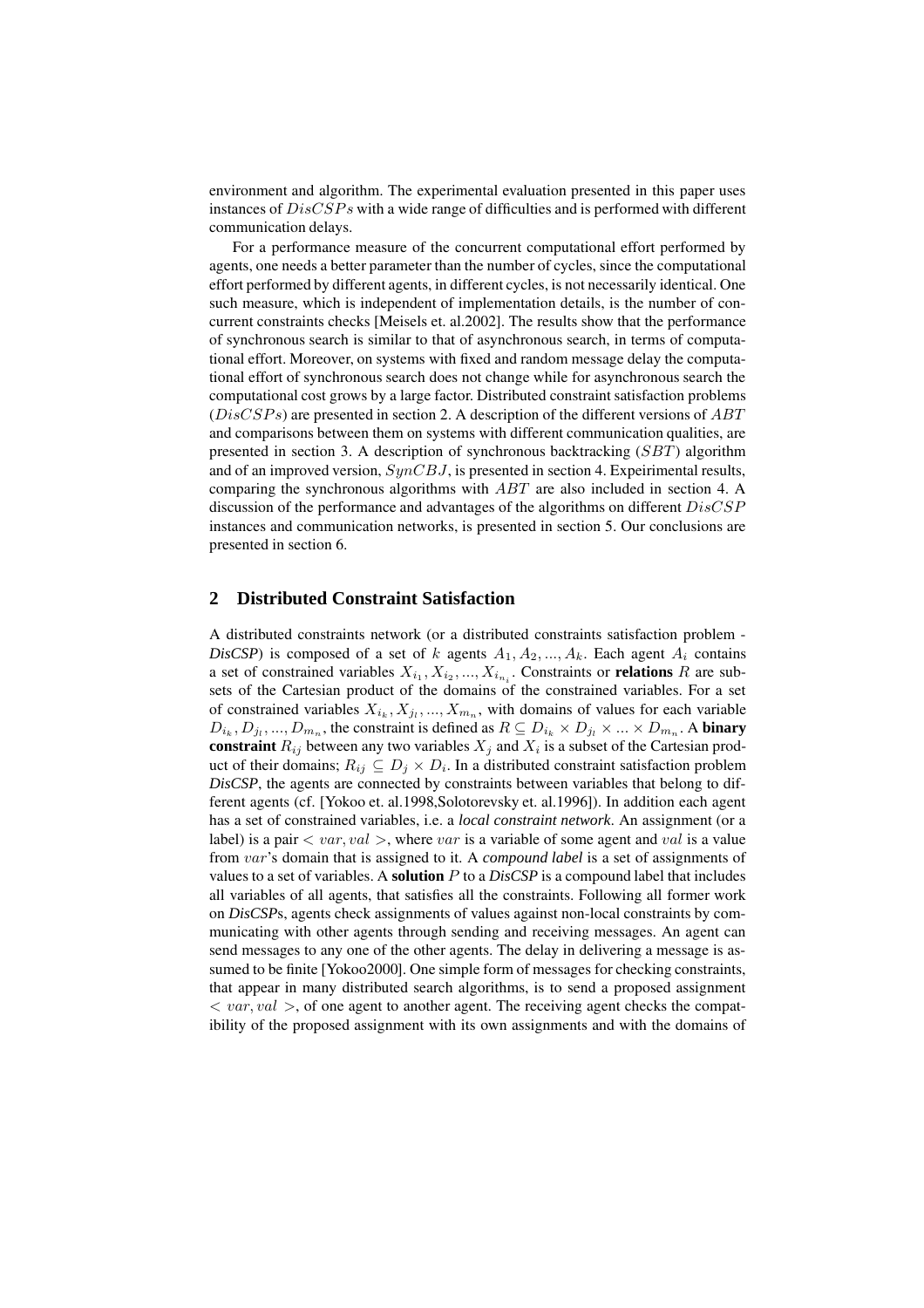its variables and returns a message that either acknowledges or rejects the proposed assignment (cf. [Yokoo et. al.1998,Bessiere et. al.2001]). The following assumptions are routinely made in studies of  $DisCSPs$  [Yokoo2000,Bessiere et. al.2001]. and are assumed to hold in the present study.

- 1. All agents hold exactly one variable.
- 2. The amount of time that passes between the sending of a message to its reception is finite.
- 3. Messages sent by agent  $A_i$  to agent  $A_j$  are received by  $A_j$  in the order they were sent.

The network of constraints, in each of the experiments, is generated randomly by selecting the probability  $p_1$  of a constraint among any pair of variables and the probability  $p_2$ , for the occurrence of a violation among two assignments of values to a constrained pair of variables. Such uniform random constraints networks of  $n$  variables,  $k$  values in each domain, a constraints density of  $p_1$  and tightness  $p_2$  are commonly used in experimental evaluations of CSP algorithms (cf. [Prosser1994,Smith1994]). Experiments were conducted on networks with 10 variables ( $n = 10$ ) and 10 values ( $k = 10$ ). All instances were created with density parameter p1 set to 0.7 ( $p1 = 0.7$ ). The value of  $p2$  varied between 0.1 to 0.9. In order to evaluate the algorithms performances, it is best to compare two independent measures of performance search effort in the form of constraints checks and communication load in the form of the total number of messages sent. By measuring computational effort in the number of constraints checks performed instead of the number of cycles, we take in to account the possibility of agents performing different amount of computational effort in different cycles. The evaluation of the computational effort of distributed algorithms has to take concurrency into account. We count the concurrent effort made by agents using the method of counting concurrent constraint checks (CCCs) [Meisels et. al.2002] in which each agent holds a counter of constraints checks it makes. Every message sent carries the value of the sending agent's counter. When an agent receives a message it updates its counter to the largest value between its own counter and the counter value carried by the message. By reporting the cost of the search as the largest counter held by some agent at the end of the search we achieve a close measure to the accurate cost of the concurrent effort during the run of the algorithm.

### **3 Asynchronous Backtrack algorithms**

The Asynchronous Backtrack algorithm (ABT) was presented in several versions over the last decade [Yokoo1992,Yokoo et. al.1998,Yokoo2000,Bessiere et. al.2001]. In the ABT algorithm, agents hold an assignment for their variables at all times, which is consistent with their view of the state of the system. When the agent cannot find an assignment consistent with its  $Agent\_view$ , it changes its view by eliminating a conflicting assignment from its  $Agent\_view$  data structure. It then sends back a Nogood which is based on its former inconsistent  $Agent\_view$  and makes another attempt to assign its variable [Yokoo2000,Bessiere et. al.2001]. This is in contrast to synchronous search, in which an agent that cannot find a consistent assignment sends a backtrack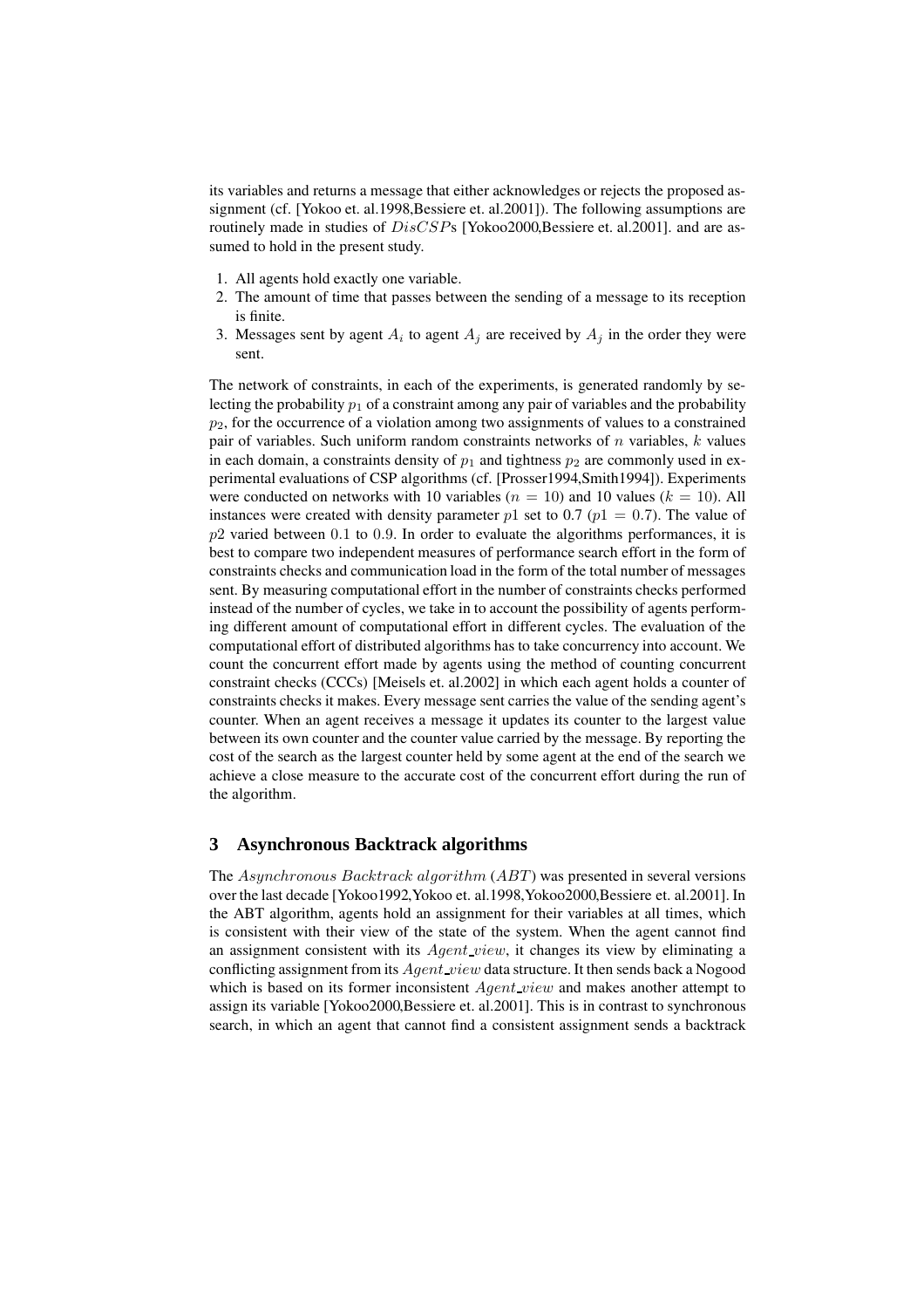message and waits for the state of the system to change before it attempts to reassign its variable. The following descriptions of  $ABT$ , and its different versions, all have the above property.

- **– when received**  $(\mathbf{ok}^2, (x_i, d_i))$  **do** 
	- 1. add  $(x_j, d_j)$  to agent\_view;
	- 2. **check agent view**;**end do**;
- $-$  **when received** (**nogood**,  $x_i$ ,  $n \in \{0, 0\}$ **do** 
	- 1. add nogood to nogood list;
	- 2. **when** nogood contains an agent  $x_k$  that is not its neighbor **do**
	- 3. request  $x_k$  to add  $x_i$  as a neighbor,
	- 4. and add  $(x_k, d_k)$  to *agent view*; **end do**;
	- 5. old\_value  $\leftarrow current\_value$ ; **check\_agent\_view**;
	- 6. **when**  $old\_value = current\_value$  **do**
	- 7. send  $(\mathbf{ok?}, (x_i, current\_value))$  to  $x_j$ ; **end\_do**; **end\_do**;
- **–** procedure **check agent view**
	- 1. **when** agent view and current value are not consistent **do**
	- 2. **if** no value in  $D_i$  is consistent with *agent\_view* **then backtrack**;
	- 3. **else** select  $d \in D_i$  where *agent view* and d are consistent;
	- 4. current\_value  $\leftarrow d$ ;
	- 5. send  $(\mathbf{ok}^2, (x_i, d))$  to *low\_priority\_neighbors*; **end\_if**; **end\_do**;
- **–** procedure **backtrack**
	- 1.  $nogood \leftarrow agent\_view;$
	- 2. **when** nogood is an empty set **do**
	- 3. broadcast to other agents that there is no solution;
	- 4. terminate this algorithm; **end do**;
	- 5. select  $(x_i, d_i)$  where  $x_i$  has the lowest priority in nogood;
	- 6. send (**nogood**,  $x_i$ , *nogood*) to  $x_i$ ;
	- 7. remove  $(x_i, d_i)$  from agent view; **end\_do**;
	- 8. **check agent view**

Fig. 1. ABT algorithm with full Nogood recording

#### **3.1 Asynchronous Backtrack** ABT **with full nogood recording**

The Asynchronous Backtrack algorithm  $ABT$  [Yokoo2000], has a total order of priorities among agents. Agents have a data structure, called  $Agent\_view$ , which contains the most recent assignments received from agents with higher priority. The algorithm starts by each agent assigning its variable, and sending the assignment to neighbor agents with lower priority. When an agent receives a message containing an assignment (an  $ok?$  message [Yokoo2000]), it updates its  $Agent\_view$  with the received assignment and if needed replaces its own assignment, to achieve consistency. Agents that reassign their variable, inform their lower priority neighbors by sending them  $ok$ ? messages. Agents that cannot find a consistent assignment, send the inconsistent tuple in their Agent view in a backtrack message (a Nogood message [Yokoo2000]). In the simplest form of the  $ABT$  algorithm, the complete  $Agent\_view$  is sent as a  $Noqood$ . The Nogood is sent to the agent with the lowest priority whose assignment is included in the Nogood.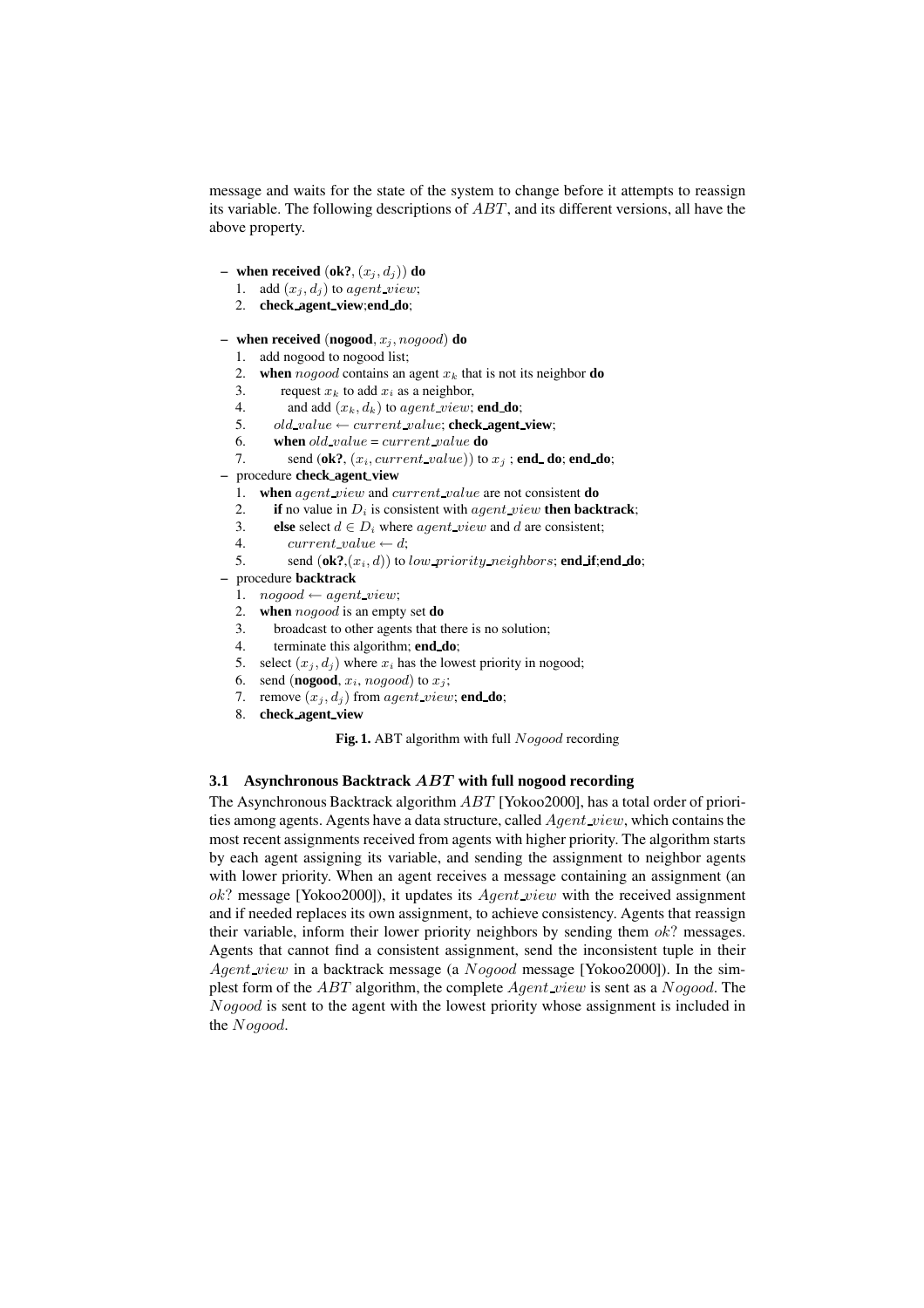Agents that receive a Nogood, check its relevance against the content of their  $Agen\_view$ . If the *Nogood* is relevant the agent stores it, and tries to find a consistent assignment. In any case, if the agent receiving the Nogood keeps its assignment, it informs the Nogood sender by resending it an  $ok$ ? message with its assignment. An agent  $A_i$  which receives a *Nogood* containing an assignment of an agent  $A_i$  which is not included in its Agent view, adds the assignment of  $A_i$  to the Agent view and sends a message to  $A_i$  asking it to add a link between them i.e. inform  $A_i$  about all assignment changes it performs in the future.

After an agent  $A_i$  sends a Nogood message to agent  $A_k$ , it removes the assignment of  $A_k$  from its  $Agent\_view$  and tries to reassign its variable. This means that if agent  $A_i$  still cannot find a consistent assignment for its variable, another  $Nogood$  will be created, sent to an agent with higher priority than  $A_k$  and its assignment will again be removed from  $A_i$ s  $Agent\_view$  before  $A_i$  makes another attempt to assign its variable. This process will continue until  $A_i$  succeeds to find a consistent assignment or its Agent view empties and a no solution is declared. The code of the ABT algorithm is presented in figure 1.

#### **3.2 Improvements to** ABT

The first improvement of the performance of ABT requires agents to read all messages they receive before performing computation [Yokoo et. al.1998]. A formal protocol for such an algorithm was not published. The idea is not to perform the procedure check agent view until all the messages in the agent's 'mailbox' are read and the  $Agent\_view$  is updated. Figure 2 (a) presents the difference in computation effort, between a version of ABT performing an assignment after each message received and a version of ABT reading all messages before performing an assignment.



**Fig. 2.** (a) Number of concurrent constraints checks performed by ABT performing assignments after each message received and performing assignments after reading all messages, (b) Number of concurrent constraints checks performed by ABT running on networks with different forms of communication.

Although it is clear that a version of  $ABT$  that reads all messages received in every step of computation can be much more efficient, such a property makes the efficiency of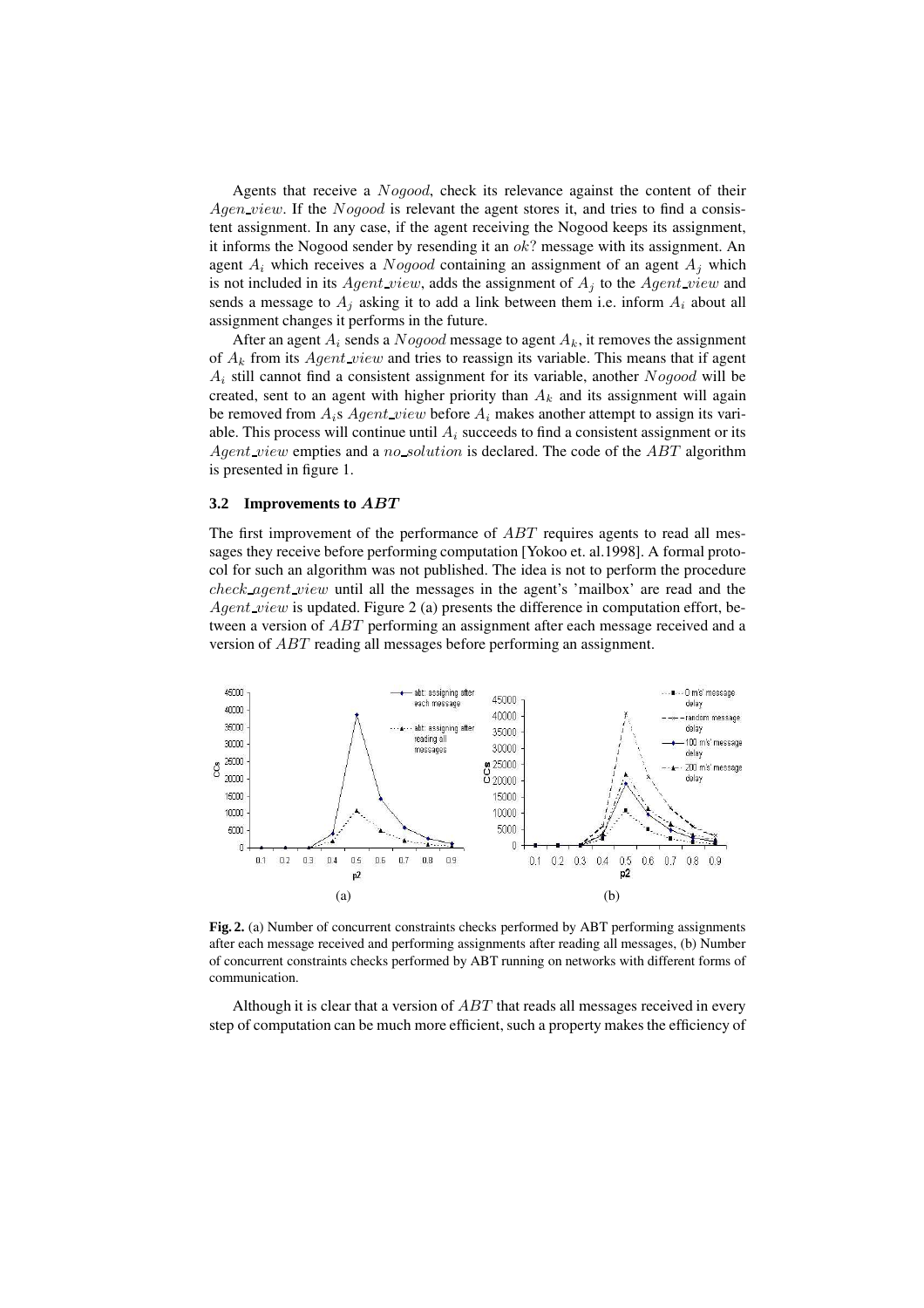$ABT$  dependent on the form of communication. The consistency of the  $Agent\_view$ held by an agent, with the actual state of the system before it begins the assignment attempt is affected directly by the number and the relevance of the messages it received up to this step. Figure 2 (b) presents the performance of  $ABT$ , solving the same  $DisCSPs$ , on systems with different message delay including the results of  $ABT$  running on a DisCSP with random delay of values between 100 and 300 milliseconds.

In our results, as in [Fernandez et. al.2002], ABT performs worse in a random delay system. These results are not surprising since for fixed delays an agent receives messages from all of its neighbors at about the same time, and can in most cases perform the assignment while holding most of the relevant information. When the messages arrive after a random delay, agents are more likely to respond to a single message, which tends to deteriorate the algorithm's performance. The most important conclusion from Figures 2 is that the improvement that results from reading all incoming messages in each cycle is washed out completely when messages have random delays. This was also a major experimental result of [Fernandez et. al.2002], but, did not have a clear explanation there.



**Fig. 3.** Number of concurrent constrains checks performed by ABT sending full Nogoods and ABT resolving conflicting Nogoods.

The simplest form of *ABT* sends *Nogoods* that include the complete *Agent view* of the sending agent. Although the algorithm instructs the agent to send back all inconsistent subsets of the  $Agent\_view$ , [Yokoo et. al.1998,Yokoo2000] explains that such a search for inconsistent subsets is computationally expensive. Consequently, it is enough to send the complete content of the *Agent view*. The reason for this computation not to be essential can be shown by the following description. Assume agent  $A_i$ sends back a Nogood to agent  $A_i$ , removes the assignment of  $A_i$  from its Agent view and makes another attempt to reassign its variable. If a shorter inconsistent assignment still exists in its Agent\_view, another Nogood will be sent to agent  $A_{i-1}$  (assuming agent  $A_{i-1}$  is a neighbor of agent  $A_i$ ). Let  $A_i$  be the lower priority agent in the Agent view of  $A_i$ , such that the removal of  $A_i$ 's assignment enables  $A_i$  to assign its variable. Then at the end of the above process a  $Nogood$  message will be sent to  $A_l$ . In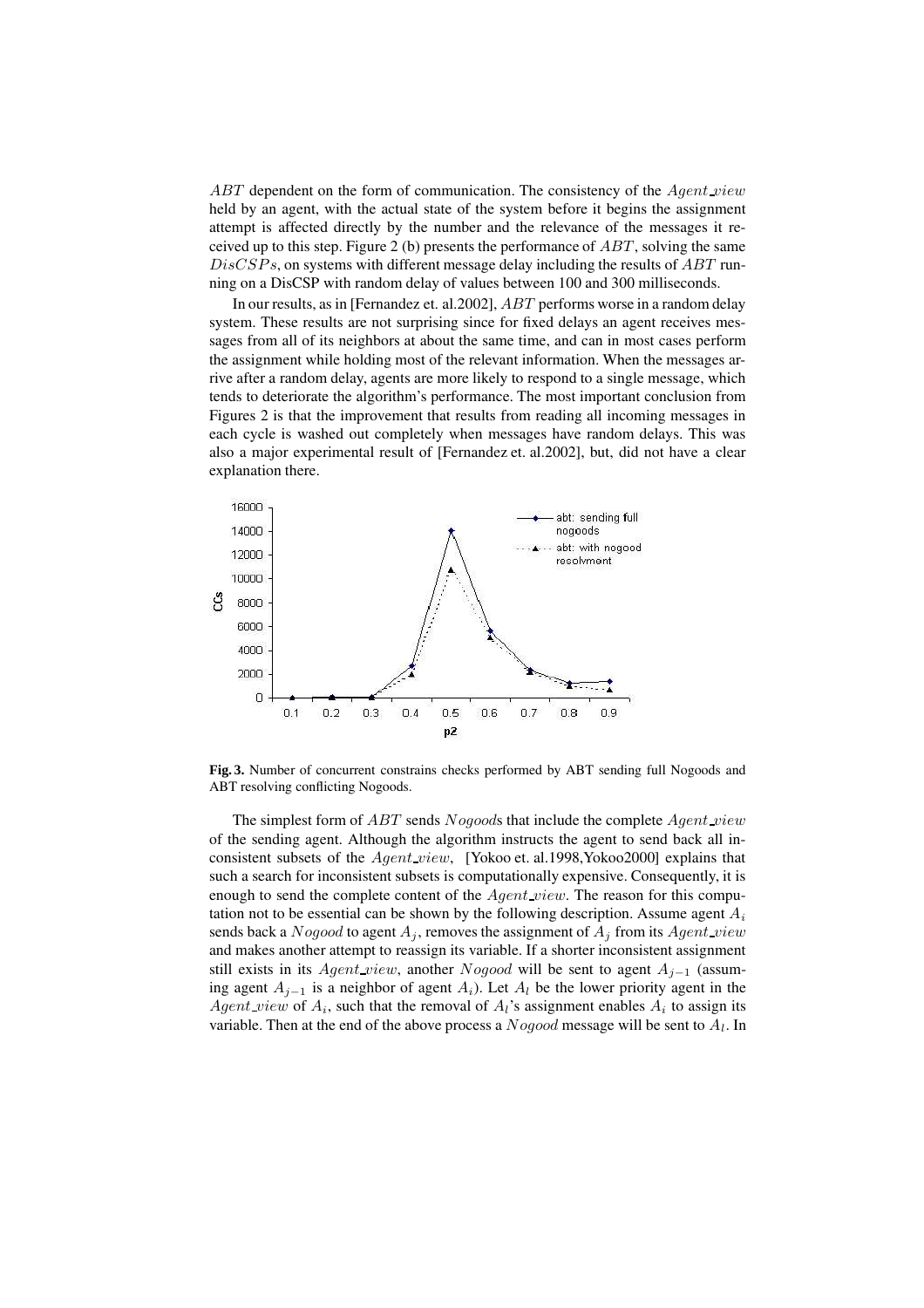## **– SBT**:

- 1. done  $\leftarrow$  false
- 2. **if**(first agent)
- 3.  $CPA \leftarrow \text{create\_CPA}$
- 4. assign CPA
- 5. **while**(**not** done)
- 6. **switch** msg.type
- 7. stop: done  $\leftarrow$  true
- 8. backtrack: remove\_last\_assignment
- 9. CPA **or** backtrack: assign CPA

#### **– assign CPA**:

- 1. CPA  $\leftarrow$  assign\_local
- 2. **if**(is consistent(CPA))
- 3. **if**(is full(CPA))
- 4. report solution
- 5. stop
- 6. **else**
- 7. send(CPA, next)
- 8. **else**
- 9. backtrack
- **– backtrack**:
	- 1. **if**(first agent)
	- 2.  $CPA \leftarrow$  no solution
	- 3. stop
	- 4. **else**
	- 5. send(backtrack msg,previous agent)
- **– stop**:
	- 1. send(stop, all other agents)
	- 2. done  $\leftarrow$  true

#### **Fig. 4.** SBT algorithm

other words, a backjump operation is performed from  $A_i$  to  $A_i$ . The gain in computing the inconsistent subset that includes  $A_l$  comes from avoiding the sending of  $Nogood$ messages to all agents with lower priorities than  $A_l$ . A method for resolving inconsistent subsets of the *Agent\_view*, based on methods of dynamic backtrack, was presented in [Bessiere et. al.2001]. In the DisDB algorithm of [Bessiere et. al.2001], agents hold explanations for every value eliminated from their domain. When a backtrack operation is performed the agent resolves its Nogood set by creating a Nogood containing the union of all of its explanations, which is a set of conflicting assignments included in its *Agent\_view*. Figure 3 presents a comparison of the computational performance of ABT with full Nogoods and ABT resolving Nogoods by the DisDB method, on a system with no message delay.

### **4 Synchronous Backtrak algorithms**

#### **4.1 Synchronous Backtrack (SBT)**

The Synchronous Backtrack algorithm (SBT), presented in figure 4, is a distributed version of CBT [Prosser1993]. SBT has a total order among all agents, like ABT.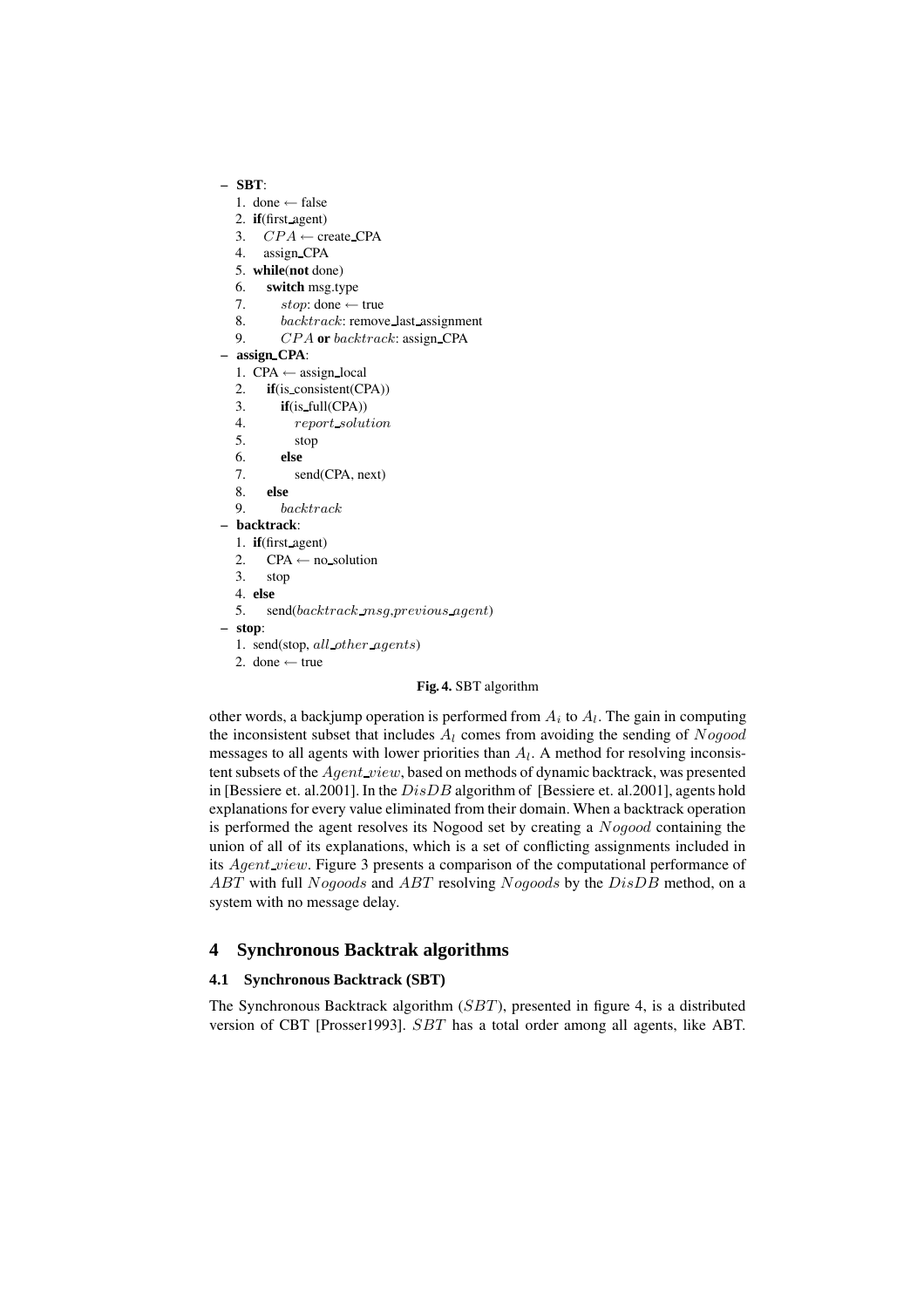Agents exchange one partial solution that we term Current Partial Assignment  $(CPA)$  which carries a consistent tuple of the assignments of the agents it passed so far. The first agent initializes the search by creating a  $CPA$ , assigning its variable on the  $CPA$  and sending the  $CPA$  to the next agent. Every agent that receives the  $CPA$ tries to assign its variable without violating constraints with the assignments on the  $CPA$ . If the agent succeeds to find such an assignment to its variable, it appends the assignment to the tuple on the  $CPA$  and sends it to the next agent. If it cannot find a consistent assignment, it sends the CPA back to the previous agent to change its assignment, thus performing a chronological backtrack. An agent that receives a  $CPA$ in a backtrack message removes the assignment of its variable and tries to reassign it with a consistent value. The algorithm ends successfully if the last agent manages to find a consistent assignment for its variable. The algorithm ends unsuccessfully if the first agent encounters an empty domain.

#### **4.2 Improvements to Synchronous search**

SBT can be improved by adding to it some simple features of backjumping. As was mentioned in section 1, these features exist in ABT, independently of its asynchronicity. In the improved version of SBT, agents hold eliminating explanations for each value eliminated from their domains, as in  $DisDB$ . When a backtrack operation is performed the agent resolves its Nogoods creating a conflict set which is used to determine the culprit agent to which the backtrack message will be sent. As a result the synchronous algorithm gains the backjumping property. Eliminated values are returned to the domain only after a new  $CPA$  is received. Values whose eliminating  $Nogoods$  are no longer consistent with the partial assignment on the  $CPA$  are returned for evaluation. This reduces the computation needed in each synchronous step.



**Fig. 5.** (a) Number of constraints checks performed by SynCBJ SBT and ABT, (b) Total number of messages sent by SynCBJ SBT and ABT.

The resulting  $Synchronous$  Conflict based Backjumping algorithm (SynCBJ) is compared in Figure 5 to  $SBT$  and  $ABT$ , with a message delay of 0 and 100 milliseconds. Figure 5(a) shows the computational effort and figure 5(b) presents the total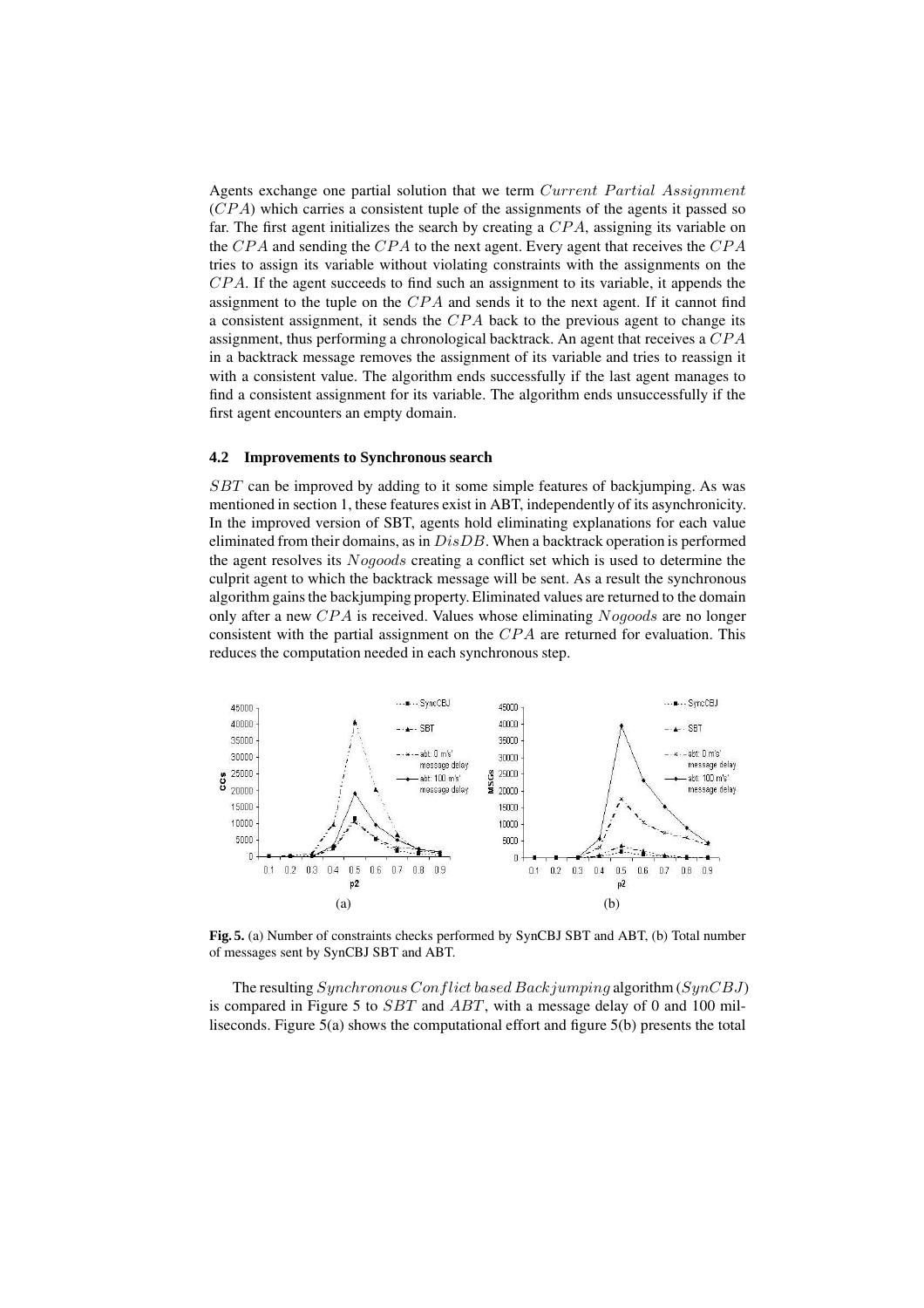amount of messages sent during the algorithm run. The results presented in figure 5 show that using asynchronous search has no advantage in computational effort even on systems with no message delay. ABT is outperformed by  $SynCBJ$  on systems with some message delay. In terms of message load the cost of running synchronous search is much lower than asynchronous search, as should be expected (see Figure 5(b)).

### **5 Discussion**

Two families of search algorithms on distributed CSPs were presented, analyzed and experimentally evaluated. Asynchronous backtracking (ABT) is able to perform a type of dynamic backtrack and can resolve its Nogoods in order to store shorter versions of them. Synchronous backtracking (SBT) can use explanations in order to generate a conflict set that directs its backjumping step.

The experimental setup and the measures of performance for DisCSP algorithms were analyzed in detail. The measure of concurrent constraints checks comes closest to an implementation independent measure of computational effort in a concurrent environment. A simulator's environment, beside being essentially non concurrent, was shown to favor asynchronous algorithms by giving them the advantage of full information on the current state of the search process. An advantage that contradicts the asynchronous nature of the distributed system of a DisCSP. In order to test the concurrent performance of the two families of distributed search algorithms, a realistic environment was used. The experiments were performed on randomly generated DisCSPs, where the difficulty of the problems spans a wide range including the phase transition region. The system used message delays, either fixed or random, to test the asynchronous performance of all versions of the algorithms. Multiple versions of both families of DisCSP algorithms were run and their performance compared. The main result of all the experiments is that the best versions of ABT perform no better than the best versions of SBT, on random instances of DisCSP with randomly delayed messages.

## **6 Conclusions**

Distributed search algorithms for solving a DisCSPs have two measures of performance - time, which we measure in terms of computation effort and network load [Lynch1997]. For distributed search the accepted approach is that the dominant measure is that of computational effort. This was measured standardly by the number of cycles or steps to complete the search [Lynch1997,Yokoo2000]. We measure the computational effort in terms of concurrent constraints checks  $(CCCs)$  [Meisels et. al.2002] in order to take in to account the computational effort required in each step. The present paper achieved three goals:

- 1. It introduced improved versions of synchronous distributed search, in order to compare asynchronous search to other efficient algorithms.
- 2. It experimented with all algorithms on a simulator that included message delays, in order to be much closer to a realistic distributed environment.
- 3. It used randomly generated problems with variant tightness of constraints, so that the difficulty of the problems to solve covered a wide range.